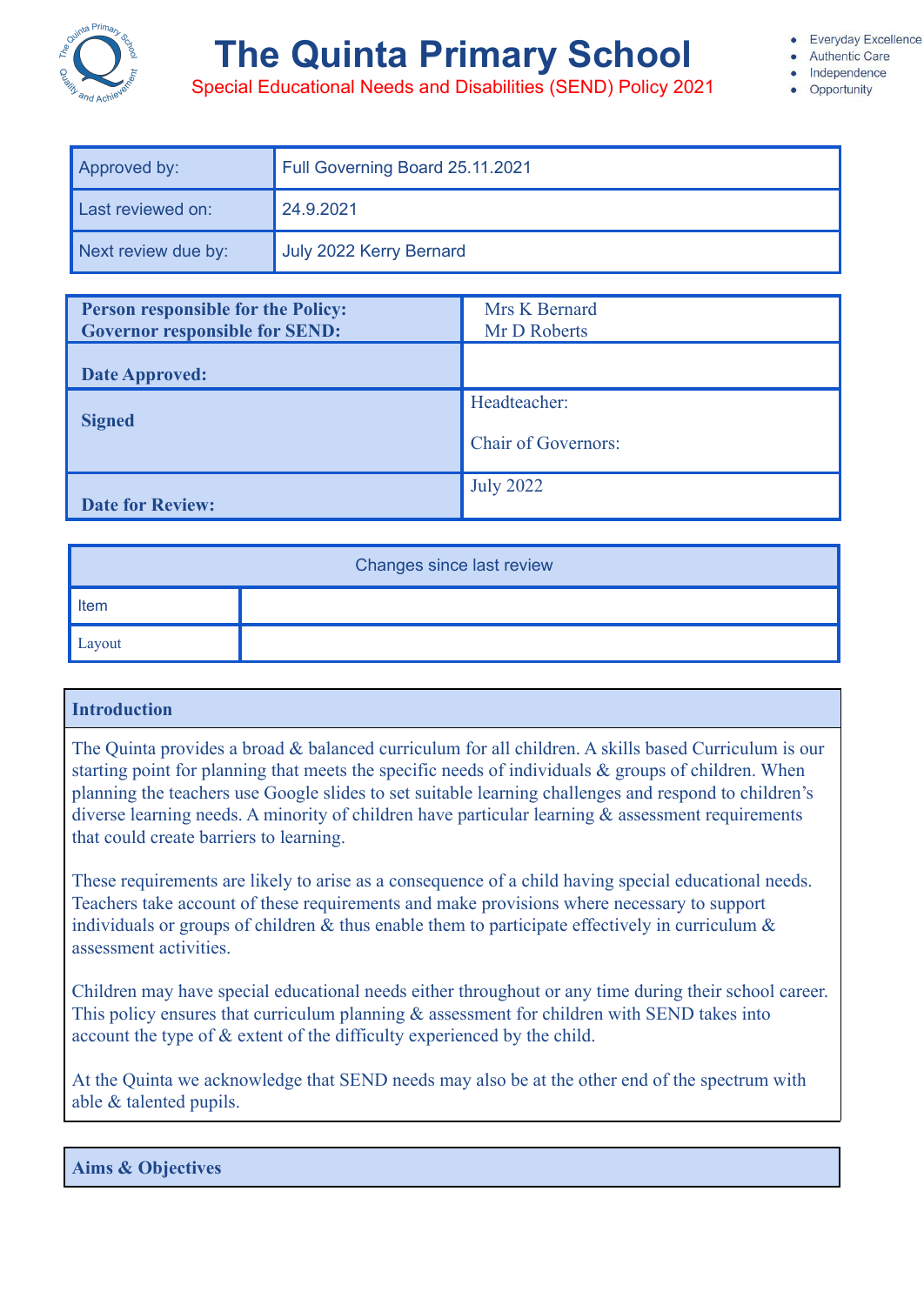The aims of this policy are;

- to create an environment that meets the special educational needs of each child
- to ensure that the special educational needs of children are identified, assessed and provided for
- to make clear the expectations of all the partners in the process
- to identify the roles & responsibilities of staffing providing for children's special educational needs
- to enable all children to have full access to all elements of the school curriculum

## **Educational Inclusion.**

Through appropriate curricular provision we respect the fact that children;

- $\bullet$  have different educational & behavioural needs & aspirations
- require different strategies for learning
- acquire, assimilate & communicate information at different rates
- $\bullet$  need a range of different teaching approaches  $\&$  experiences

Teachers respond to children's needs by;

- providing support for children who need help with communication, language & literacy
- planning activities for children's full participation in learning & in physical & practical activities
- helping children to manage their behaviour  $\&$  to take part in learning effectively  $\&$  safely
- $\bullet$  helping individuals to manage their emotions, particularly trauma stress & to take part in learning
- To complete intervention mapping and all relevant paperwork for the identified children

### **Special Educational Needs.**

Children with special educational needs have if they have a learning difficulty or disability if he or she

- Has a significantly greater difficulty in learning than the majority of others of the same age or
- Has a disability which prevents or hinders him or her from making use of facilities of a kind generally provided for others of the same age in mainstream schools.
- All children may have special needs at some time in their lives.

Many children who have SEN may have a disability under the Equality Act 2010 this is "a physical or mental impairment which has a long term & substantial adverse effect on their ability to carry out normal day to day activities." Children with such conditions do not necessarily have SEN, but a disabled child may be deemed to have SEN if they require special educational provision.

Since 2015 the school has followed the guidelines laid down by the DFE in The SEND Code of Practice: 0-25 years. This gives practical guidance to schools directed at enabling pupils with SEND to be fully included in a broad & balanced curriculum. The new code published in 2015 describes **four broad areas of need, Communication & Interaction, Cognition & Learning, Social, Emotional & Mental Health, Sensory & / or Physical Need** these areas are what educational providers and settings should plan for**.**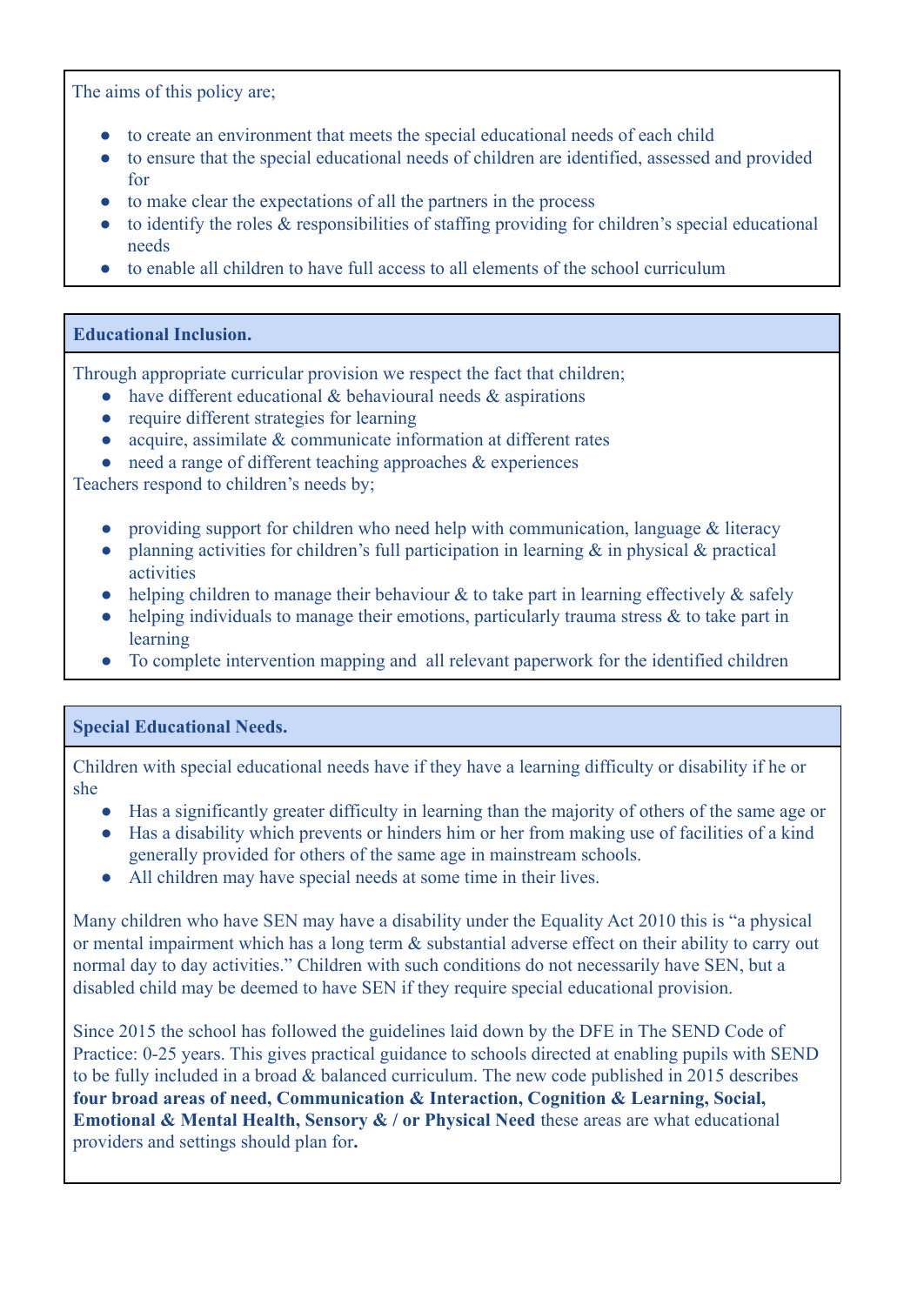The SEND Code of Practice also provides guidance on duties, policies and procedures relating to Part 3 of the Children and Families Act 2014. It relates to children and young people with Special Educational Needs (SEN) and Disabled children and young people. A young person in this context is a person over compulsory school age and under 25.

*The school must have regard to the Code of Practise. This means that whenever we are taking decisions we must give consideration to what the code says.*

*We must fulfil our statutory duties towards children and young people with SEN or disabilities in the light of the guidance set out in it.*

*We must be able to demonstrate in our arrangements for children and young people with SEN or disability that we are fulfilling our statutory duty to have regard for the code.*

Quoted from Children's and families Act 2014

**The Role of the Special Educational Needs Co ~ Ordinator (SEND Co)**

The main responsibilities are...

- Manage the day to day operation of the policy
- Liaise with the teaching staff, parents and children
- To meet with School Support Plan (SSP) & Education Health & Care Plan (EHCP) parents, staff & children every term to review paperwork & targets
- To meet with teachers every half term to review the special needs register and children's progress.
- $Co \sim$  ordinate the provision for children with SEND pupils
- To undertake SEND Education Health Care Plan reviews
- $\bullet$  Link to outside agencies & assessors for specific testing for children
- Contributes to & manages the records of all the children with special educational needs
- Completes the documentation required by outside agencies  $&$  Cheshire East
- $\bullet$  Maintains resources  $\&$  a range of teaching materials to enable appropriate provision
- Monitor & evaluate the special educational needs & report to the Governing Body
- Manage human resources for class support
- To review completed intervention each term to inform the head teacher and Cheshire East Council how the SEND funding is being used in school
- Liaise with office administrator to ensure that the Cheshire East return is correct for each term
- Support teachers in completing a Needs Assessment application for any child in their class that is receiving £6000 or more of support to access the curriculum

**The Role of any additional support adults linked to children with SEND under the guidance of the SEND Co**

The main responsibilities are...

• Liaise with teaching staff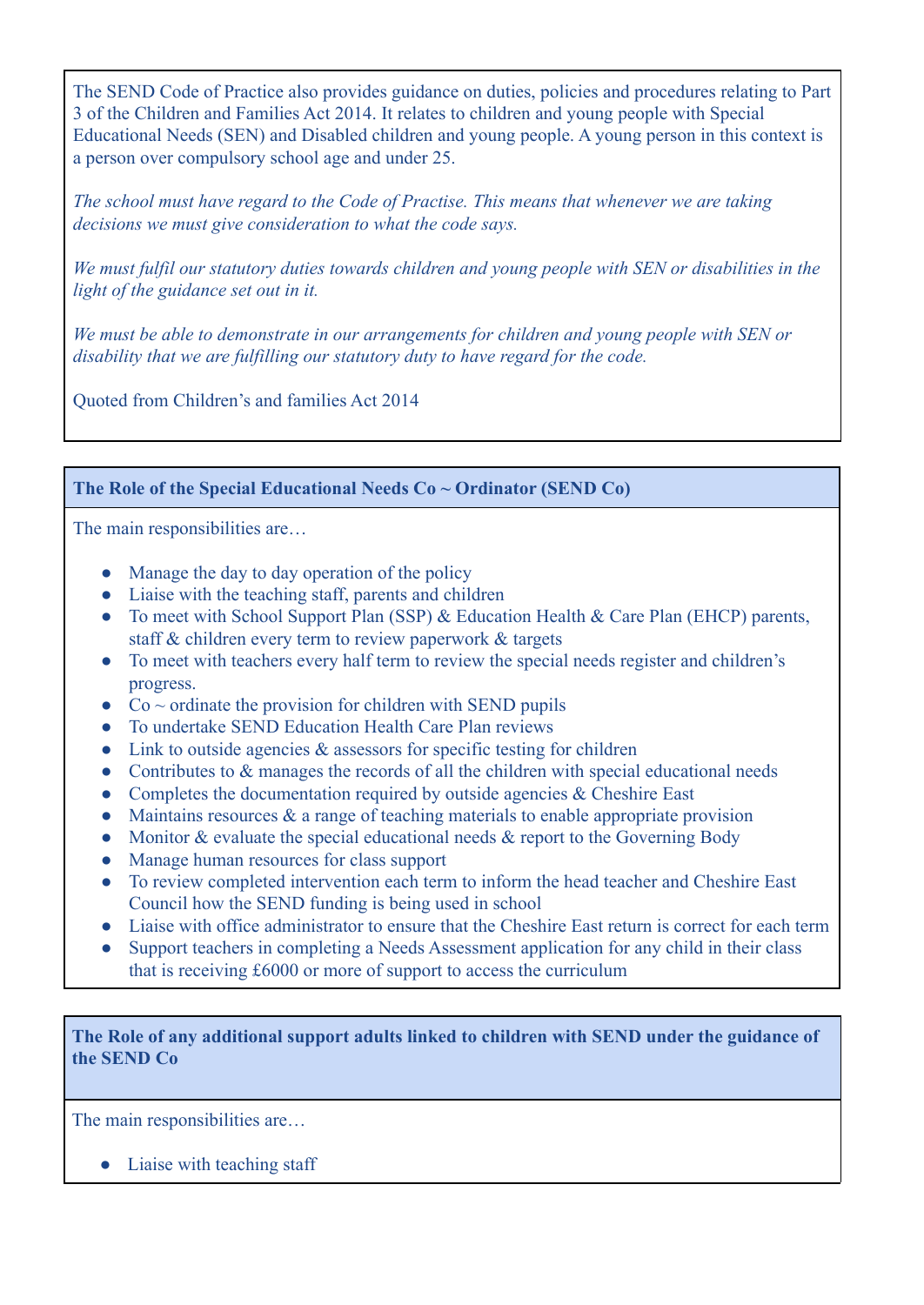- Aid in the assessment of children with SEND
- Help co  $\sim$  ordinate the provision for the children with SEND
- Keep & maintain relevant documentation pertaining to SEND children
- Link with outside agencies & Cheshire East
- To collate / file all relevant paperwork from staff or parents on individual children
- To deliver specific assessments

#### **The Role of the Class Teacher**

The main responsibilities are…

- If a child is experiencing problems in accessing the curriculum the class teacher should assess the child's difficulties & provide additional differentiated work, set clear targets & monitor progress
- To give TA's / any cover staff a copy of School Support Plans so they are aware of children individual targets. (or have available a class copy that can be accessed by all staff in that class)
- To identify pupils that have behavioural, social  $&$  emotional, literacy, maths problems
- To collect evidence of the pupils lack of progress against other class members
- Liaise with parents about their concerns highlighting targets to be met
- Place the child on a Class Concerns (reviewed after a month) or First Concerns (can run for a year from start date) after parental discussion completing the relevant paperwork
- All relevant paperwork for individual children should be completed & signed by parents or person with legal responsibility in line with Cheshire East guidance, working with the SEND Co for reviews
- To analyse results from assessments & decide if further intervention is needed or outside agency involvement is required. This is to be discussed with the SEND Co
- To review any SEND paperwork  $&$  liaise with parents  $&$  the child at least three times per year (may be required to be done more frequently if outside agencies are involved) towards the end of each term & identify new targets.
- Liaise with outside agencies to provide targets for the relevant paperwork
- Complete Needs Assessment paperwork with support from the SEND Co for any child who is receiving more than £6000 or more of support.
- All the above should be carried out through liaison with the SEND Co

## **The Role of the Governing Body**

The Governing body does its best to secure the necessary provision for any pupil identified as having special educational needs. The Governors ensure that all teachers are aware of the importance of providing these for the children. They consult with Cheshire East & other schools where appropriate.

The Governing Body has decided that children with special educational needs will be admitted into the school in line with the school's agreed admissions policy.

We have an appointed SEND Governor, this is confirmed every year at the autumn term Governors meeting and is recorded in the minutes. These are available from the schools web page; also the head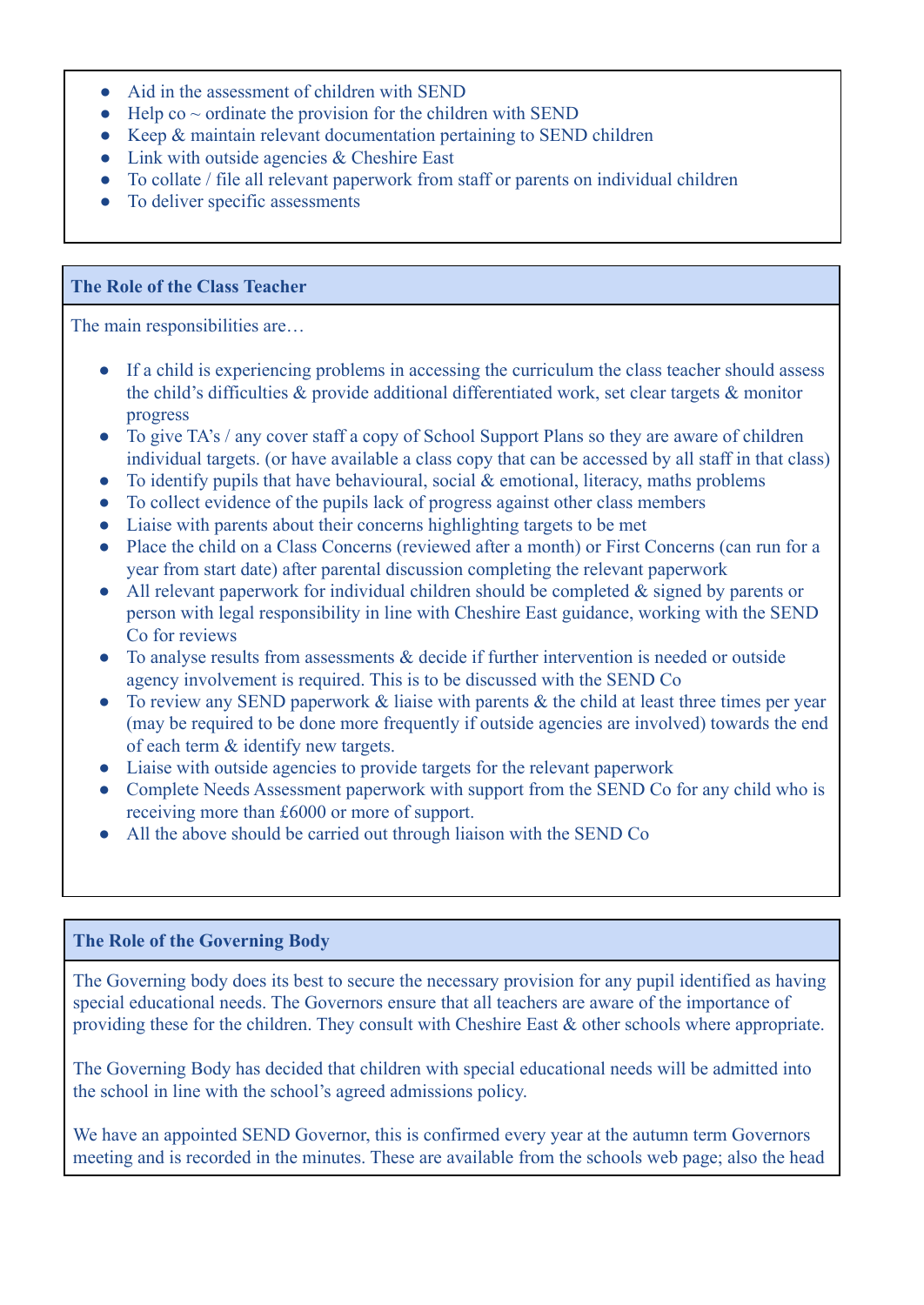teacher will be able to confirm the current appointment. The SEND governor & SEND Co meet three times per year to discuss the children & the SEND provision in the school.

#### **The Role of the Teaching Assistant**

- to liaise with the class teacher prior to the lesson to understand their role in the lesson
- to give regular support to the children with SEND
- work with the children who need daily practise
- $\bullet$  give children with SEND access to a broad  $\&$  balanced curriculum
- Liaise with the SEND Co & teachers
- To keep and maintain relevant documentation about intervention groups
- To complete evaluation forms at the end of an intervention group to inform the class teacher & SEND Co of the child's next steps

#### **Implementation Plan**

At The Quinta Primary School we follow Cheshire East SEND Graduated Response, this includes using the four part cycle of **assess, plan, do, review.** Through this cycle earlier actions & decisions are revisited, refined & revised with a growing understanding of the child's needs & of what supports the child in making good progress  $\&$  securing good outcomes.

**ASSESS:** a clear analysis of the child needs to be carried out by those teaching & supporting the child. The initial assessments should be reviewed regularly to ensure that support is matched to need. When there is little or no improvement in the child's progress more specialist assessments may need to be carried out.

**PLAN:** class teachers, in conjunction with the SEND Co work with the child & parents to agree outcomes they are seeking, the interventions & support to be put in place, the expected impact on progress, development or behaviour. With a date set for review.

**DO:** The class teacher is responsible for the working with the child every day. The TA or SEND Co is to support the class teacher in further assessments of the child's particular strengths & weaknesses in problem solving & the impact of intervention.

**REVIEW:** The effectiveness of the support & interventions, their impact on the child should be reviewed as a minimum 3 times per year. The child's views should be taken into account during the evaluation. Class teachers then should revise the support in light of the child's progress & development deciding on any changes to the support & outcomes.

### **Early Years Action (This includes The Quinta Preschool & Reception)**

If a child transfers from Nursery / Pre School with a SEND record or SEND paperwork then a meeting will be arranged between Nursery / Pre School, the Reception teacher of the class the child will go into in September & the SEND Co. At this meeting the relevant paperwork for transition in line with Cheshire East will be completed. Then a further meeting will be arranged with the child's to be class teacher, SEND Co and the parents.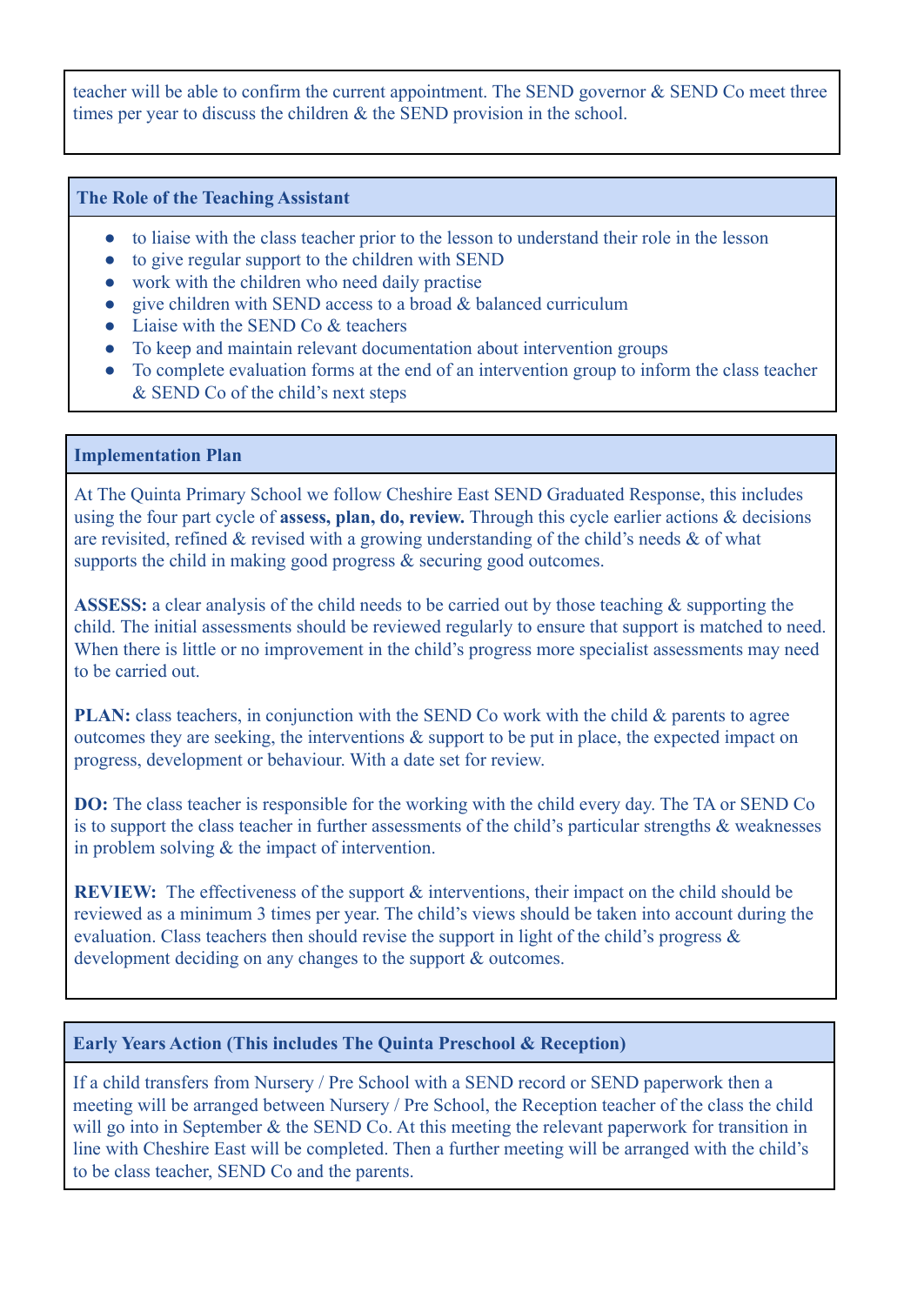Once an area of concern has been highlighted by the class teacher & intervention is believed to be required the teacher will begin by collecting all the necessary information about the child.

Placing them in an intervention group with a TA in class or in a withdrawal group. Acting on the information collected the teacher will decide how best to support the child then complete the relevant paperwork. The SEND Co will work with class teachers to provide the best route forwards.

## **Early Years, Key Stage 1 & Key Stage 2 at The Quinta.**

Once the child begins more formal education the demands of the curriculum increase. All children will access Inclusive Quality First Teaching which is what should be on offer to all children. Including clear objectives that are shared with the children, careful explanation of new vocabulary, lively interactive teaching styles. If the child seems to be experiencing difficulties with the curriculum the teacher will be noting the child's areas of strengths & weakness.

Teachers will then support the child with appropriate teaching and setting appropriate class targets to be met. Also at this point an intervention group may be offered to parents by the class teacher. This may be in class or as a withdrawal group.

All class teachers are responsible for completing the SEND register for children in their class on the excel spreadsheet and each term updating the information so it is a live current working document.

### **Class Concerns**

The teacher is also able to offer in class support to children who need more provision. A teacher or a teaching assistant will conduct this & it will be administered individually or in a small group. It enables the children to receive assistance & reinforce when completing class activities using a wide range of resources. The class teacher will complete all the relevant paperwork. The identified child will be on Class Concerns for 4 weeks maximum.

The children having this paperwork will have needs that are different from or additional to those children in the rest of the class. The class teacher, TA and SEND Co will review progress after the 4 weeks to see if targets have been met  $\&$  progress has been made. If not then the child will progress up to First Concerns.

## **First Concerns**

Children who have been identified as having special educational needs requiring provision that is additional to and different from the mainstream curriculum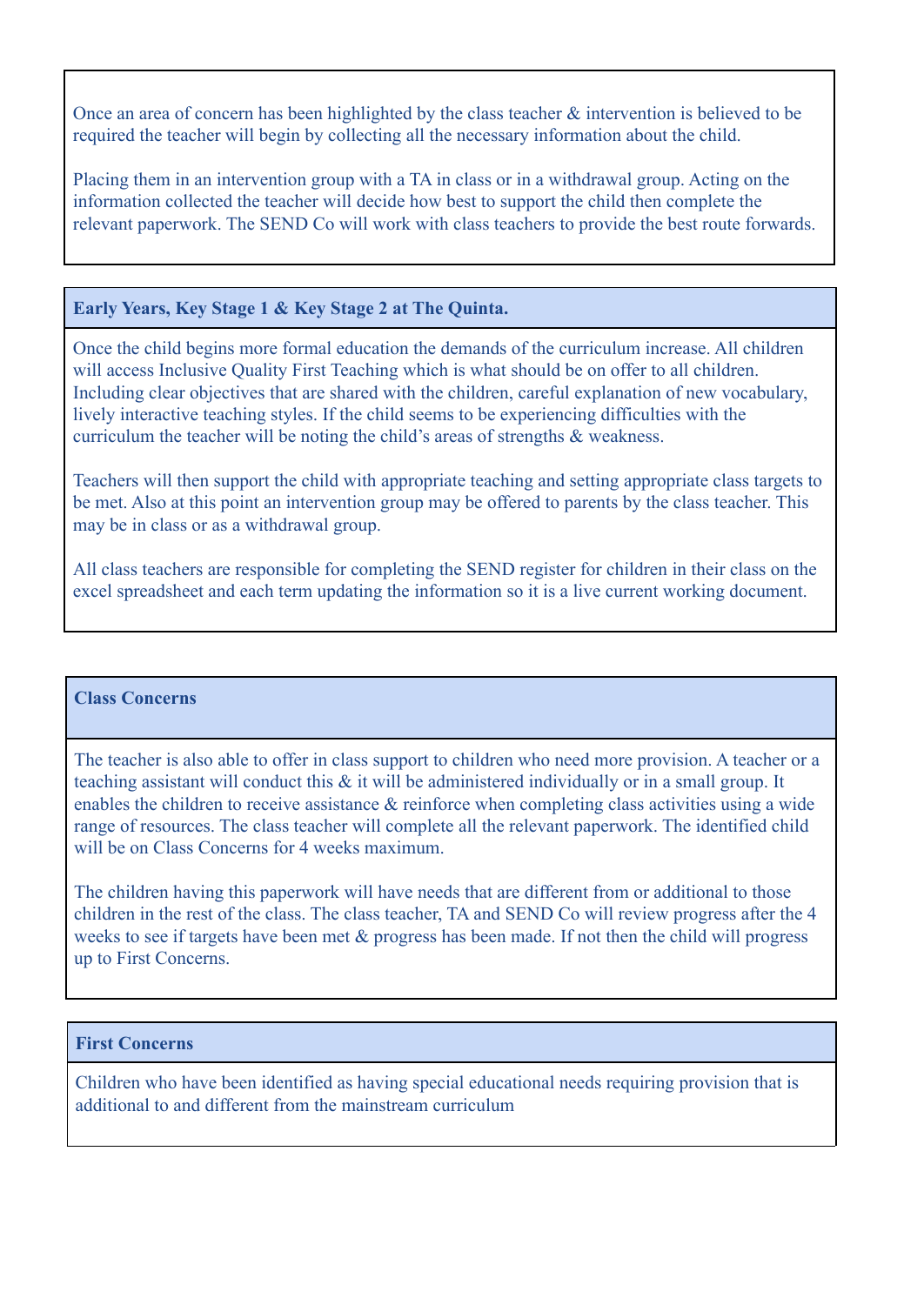Children who have been identified having emerging difficulties, school will offer extra support for literacy  $\&$  / or maths. Some children might benefit from a weekly one to one lesson(s) using a multisensory programme designed to reinforce key literacy & maths skills.

The teachers work in close liaison with the SEND Co The class teacher will complete the Early Years / School First Concerns Graduated Response paperwork.

The child can be on this level of support for a year from the first plan. The class teacher, TA, parent and child will review the plan & progress as a minimum three times a year.

### **SEN Support (School Support Plan / SSP)**

Children who have been identified as needing tailored work  $\&$  / or support, been identified as needing provision that is additional to and different from the mainstream curriculum. Outside agencies set targets that suggest that children may require additional support over & above the First Concerns.

The teachers work in close liaison with the SEND Co. The class teacher will complete the Early Years / School SEN Support Graduated Response paperwork.

The child stays on this level while they are receiving advice from outside agencies. There is no time limit on being at this level. All outside agency advice must be reflected by the class teacher in the child's SSP.

The class teacher, TA, parent, SEND Co and child will review the plan & progress as a minimum three times a year.

### **Education, Health & Care Plan (EHCP)**

Some children's needs will be more complex & when external agency evidence from Cheshire East specialists suggest that a child may require additional support above the SEN Support / SSP level then a multi-agency Needs Assessment can be carried out to determine what additional support the child needs. Following the Needs Assessment if it is found that the child will require provision in line with an Education, Health & Care Plan (EHCP) will be written.

The class teacher with support from the SEND Co is responsible for completing the application for a Needs Assessment along with any other relevant documentation. The class teacher must ensure that the provision map for the child reflects more than the £6000 allocated to schools for higher needs pupils,

Before the application is sent to Cheshire East a meeting with class teacher, SEND Co & parents will be held. The parent will be talked through the application to ensure they are in agreement and then will then be asked to sign the documentation. This process after the initial Needs Assessment can take up to 20 weeks before an outcome is reached.

The class teacher, TA, parent, SEND Co and child will review the plan & progress as a minimum three times a year, one of the reviews being an annual review which will be held every year in the month that the EHCP was allocated.